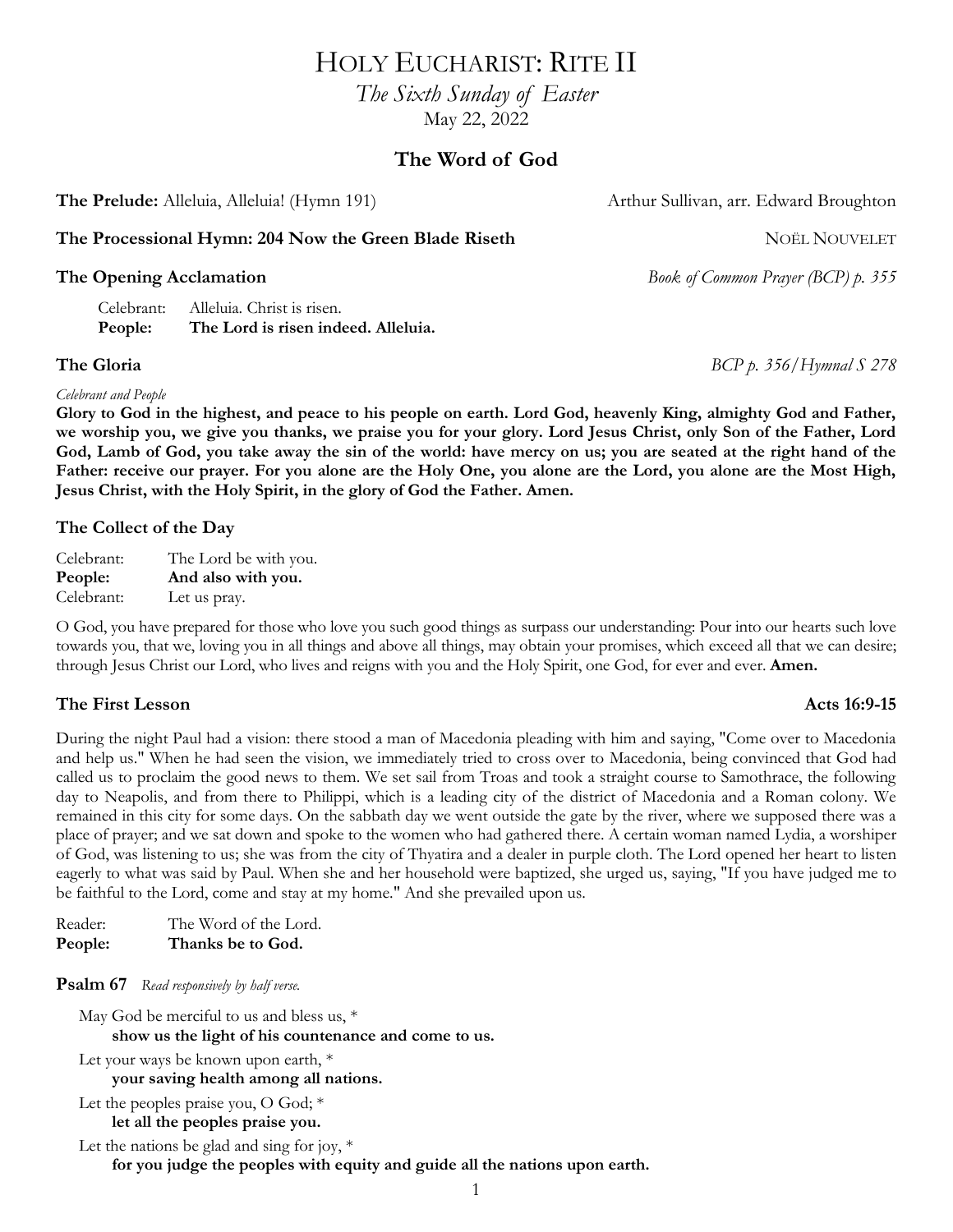# Let the peoples praise you, O God;  $*$ **let all the peoples praise you.** The earth has brought forth her increase; \* **may God, our own God, give us his blessing.** May God give us his blessing, \*

**and may all the ends of the earth stand in awe of him.**

In the spirit the angel carried me away to a great, high mountain and showed me the holy city Jerusalem coming down out of heaven from God. I saw no temple in the city, for its temple is the Lord God the Almighty and the Lamb. And the city has no need of sun or moon to shine on it, for the glory of God is its light, and its lamp is the Lamb. The nations will walk by its light, and the kings of the earth will bring their glory into it. Its gates will never be shut by day-- and there will be no night there. People will bring into it the glory and the honor of the nations. But nothing unclean will enter it, nor anyone who practices abomination or falsehood, but only those who are written in the Lamb's book of life. Then the angel showed me the river of the water of life, bright as crystal, flowing from the throne of God and of the Lamb through the middle of the street of the city. On either side of the river is the tree of life with its twelve kinds of fruit, producing its fruit each month; and the leaves of the tree are for the healing of the nations. Nothing accursed will be found there any more. But the throne of God and of the Lamb will be in it, and his servants will worship him; they will see his face, and his name will be on their foreheads. And there will be no more night; they need no light of lamp or sun, for the Lord God will be their light, and they will reign forever and ever.

| Reader: | The Word of the Lord. |
|---------|-----------------------|
| People: | Thanks be to God.     |

# **The Sequence Hymn: 490 I Want to Walk As a Child of the Light FIGUSTON** HOUSTON

*Stanzas 1 & 2 are sung before the Gospel, stanza 3 is sung after.*

# **The Gospel John 14:23-29**

Deacon: The Holy Gospel of our Lord Jesus Christ according to John. **People: Glory to you, Lord Christ.**

Jesus said to Judas (not Iscariot), "Those who love me will keep my word, and my Father will love them, and we will come to them and make our home with them. Whoever does not love me does not keep my words; and the word that you hear is not mine, but is from the Father who sent me. "I have said these things to you while I am still with you. But the Advocate, the Holy Spirit, whom the Father will send in my name, will teach you everything, and remind you of all that I have said to you. Peace I leave with you; my peace I give to you. I do not give to you as the world gives. Do not let your hearts be troubled, and do not let them be afraid. You heard me say to you, `I am going away, and I am coming to you.' If you loved me, you would rejoice that I am going to the Father, because the Father is greater than I. And now I have told you this before it occurs, so that when it does occur, you may believe."

| Deacon: | The Gospel of the Lord.     |
|---------|-----------------------------|
| People: | Praise to you, Lord Christ. |

# **The Nicene Creed** *BCP p. 358*

#### *Celebrant and People*

**We believe in one God, the Father, the Almighty, maker of heaven and earth, of all that is, seen and unseen. We believe in one Lord, Jesus Christ, the only Son of God, eternally begotten of the Father, God from God, Light from Light, true God from true God, begotten, not made, of one Being with the Father. Through him all things were made. For us and for our salvation he came down from heaven: by the power of the Holy Spirit he became incarnate from the Virgin Mary, and was made man. For our sake he was crucified under Pontius Pilate; he suffered death and was buried. On the third day he rose again in accordance with the Scriptures; he ascended into heaven and is seated at the right hand of the Father. He will come again in glory to judge the living and the dead, and his kingdom will have no end. We believe in the Holy Spirit, the Lord, the giver of life, who proceeds from the Father and the Son. With the Father and the Son he is worshiped and glorified. He has spoken through the Prophets. We believe in one holy catholic and apostolic Church. We acknowledge one baptism for the forgiveness of sins. We look for the resurrection of the dead, and the life of the world to come. Amen.**

#### **The Second Lesson Revelation 21:10, 22-22:5**

**The Sermon** The Reverend Carmen Germino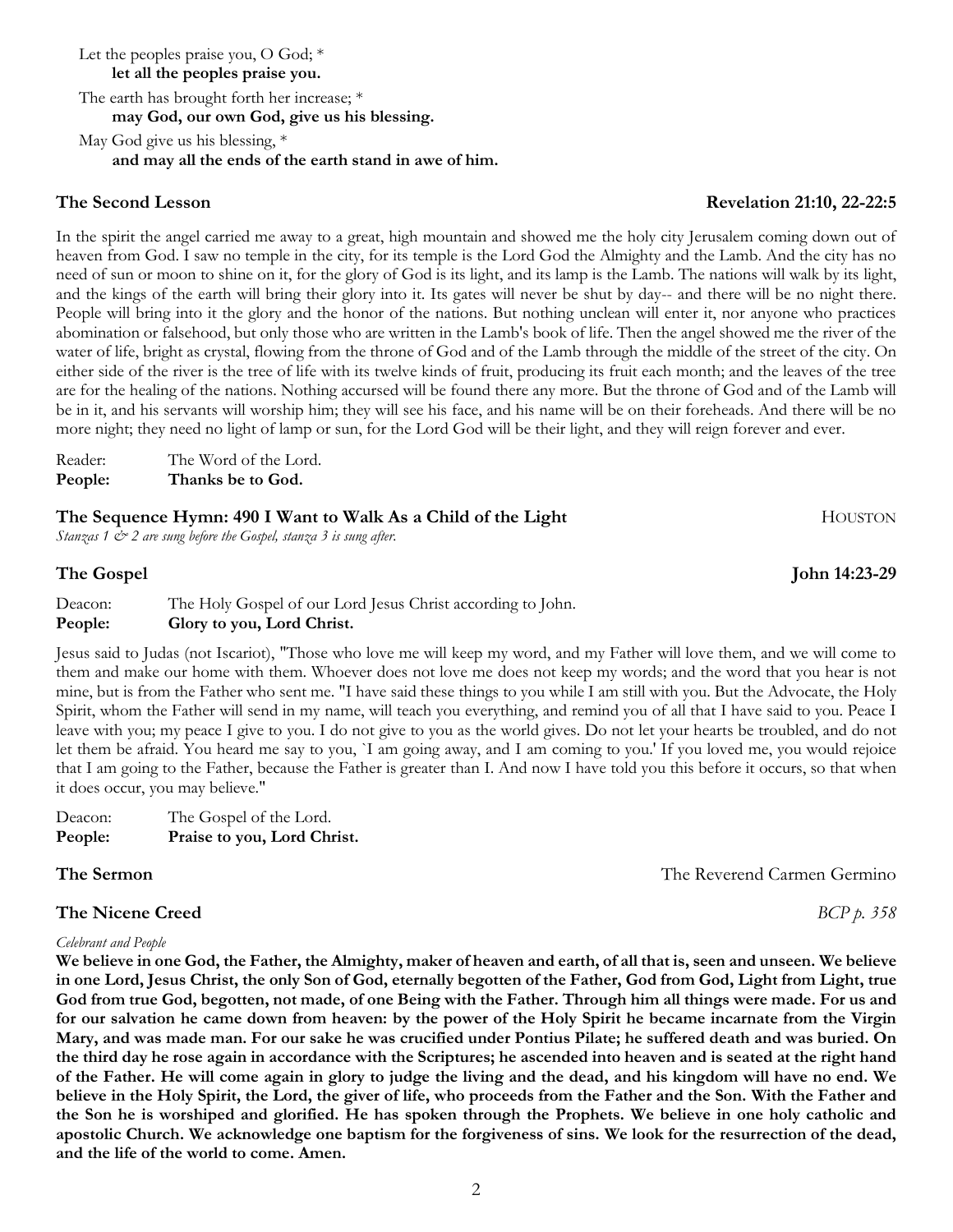# **The Prayers of the People**

#### *Leader*

Heavenly King, for us you endured the cross and the grave. When we were yet sinners, you redeemed and saved us. May we sing your eternal praises everywhere we go, saying Christ is risen. **Christ is risen indeed. Alleluia!**

In this Easter season, may we commit ourselves to work for the unity of the church, that Christ's body may be one, for Christ is risen. **Christ is risen indeed. Alleluia!**

We pray for our nation, and our world, and for its leaders, and especially for the people of Ukraine, that your spirit of peace and renewal may overcome our differences, for Christ is risen. **Christ is risen indeed. Alleluia!**

Comfort all who suffer, and surround them with your grace. Together we pray for: **Anne, Bob, Donna, Erin, Gary, Gray, Hilary, Jack, Jackie, Jean, Jeanie, Judy, Justin, Ken, Leslie, Melissa, Norm, Paul, Rebecca, Roger, Sandy, Stephanie, Wilson.** Are there others? May they know your healing love, for Christ is risen. **Christ is risen indeed. Alleluia!**

Give rest to all who have died, especially Arlene Pearson Patti, and help us to trust that their pain is no more, for Christ is risen. **Christ is risen indeed. Alleluia!**

May we have the persistent faith of Mary Magdalene and the women at the tomb. Make us your sign of new life in our world, for Christ is risen. **Christ is risen indeed. Alleluia!**

#### *Celebrant*

God of life, we thank you for the mystery planted in us, the paradox of life from death and community from scattered disciples. We praise you for the dying which saves us from death and for the rising which brings us life. We pray, as we live, through Jesus the risen one, in the power of the Holy Spirit, now and forever. **Amen.**

# **The Campaign Collect**

Lord Jesus, you spoke in parables of growing seeds. You gathered strangers around tables and called them friends. You knelt at the disciples' feet to teach them how to serve one another. Now, you have moved us to build a space in which we can ever more faithfully follow your example of growing, gathering, and serving. We offer our gratitude for the vision and work of previous generations who helped make St. Alban's what it is today. As we build on that foundation, give us their energy, commitment, and generosity. May this campaign strengthen our love of you and our neighbor. Bless and guide our work, begun, continued, and ended in you, that it may glorify your name, and help us become the Beloved Community you call us to be. **Amen.**

# **The Exchange of the Peace** *BCP p. 360*

Celebrant: The peace of the Lord be always with you. **People: And also with you.** 

# **The Greeting and Announcements**

# **The Holy Communion**

**The Offertory Anthem:** Peace I Leave with You Walter Pelz *Let us with gladness present the offerings and oblations of our life and labor to the Lord. To utilize our text-to-give option, simply text "ALBANS" to 73256.*

# **The Presentation of Gifts**

# **The Festival Doxology LASST UNS ERFREUEN**

**Praise God, from whom all blessings flow; Praise him, all creatures here below; Alleluia! Alleluia! Praise him above, ye heavenly host: Praise Father, Son, and Holy Ghost. Alleluia! Alleluia! Alleluia! Alleluia! Alleluia!**

**The Great Thanksgiving, Prayer B BCP** *BCP BCP BCP BCP BCP BCP BCP BCP BCP BCP BCP BCP BCP BCP BCP BCP BCP BCP BCP BCP BCP BCP BCP BCP BCP BCP BCP BCP BCP BCP*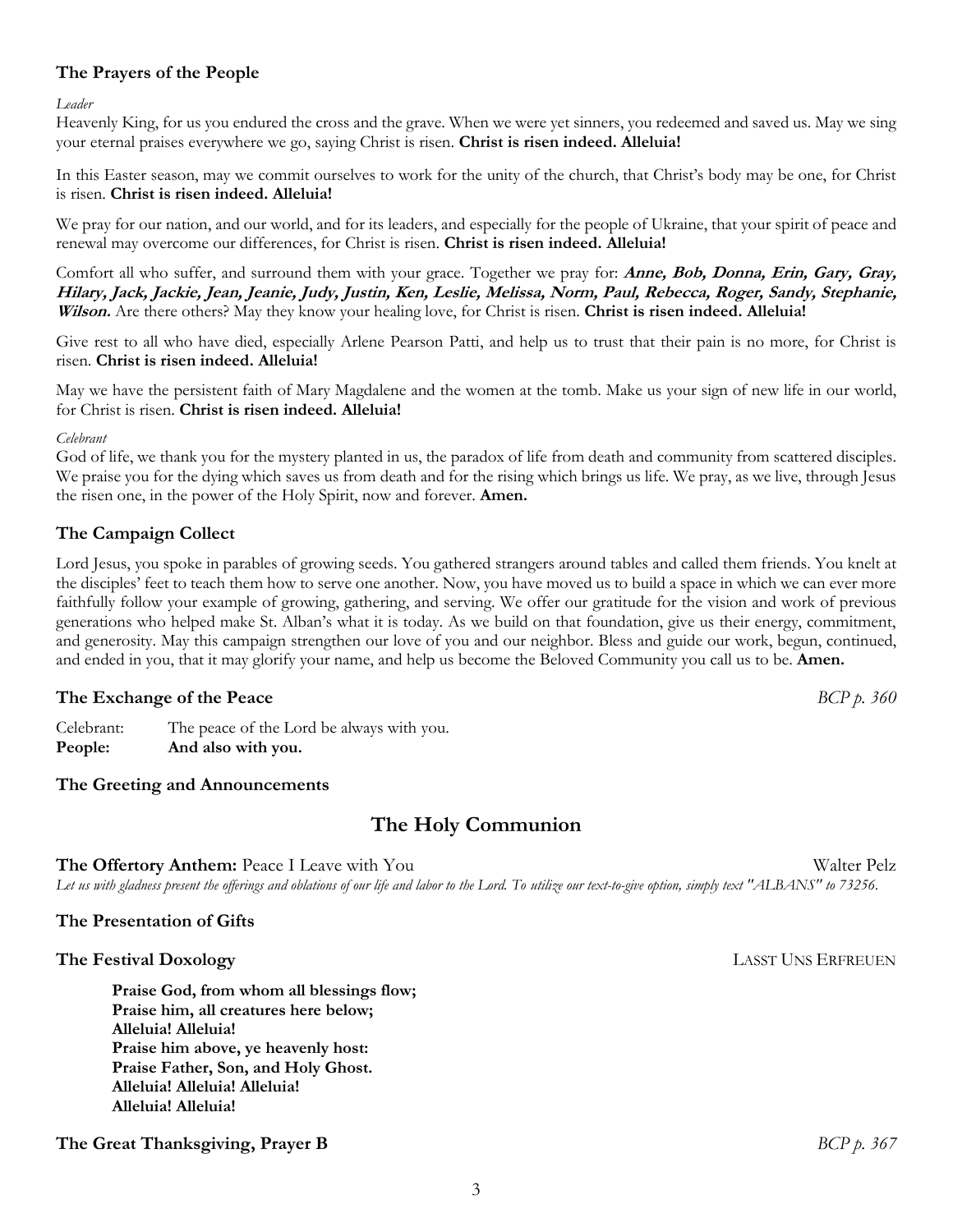# **The Sursum Corda**

Celebrant: The Lord be with you. **People: And also with you.** Celebrant: Lift up your hearts. **People: We lift them to the Lord.** Celebrant: Let us give thanks to the Lord our God. **People: It is right to give him thanks and praise.**

# *Celebrant*

It is right, and a good and joyful thing, always and every where to give thanks to you, Father Almighty, Creator of heaven and earth.

#### *The Celebrant continues…*

Therefore we praise you, joining our voices with Angels and Archangels and with all the company of heaven, who for ever sing this hymn to proclaim the glory of your Name:

# **The Sanctus** *BCP p. 362/Hymnal S 128*

# *Celebrant and People*

**Holy, Holy, Holy Lord, God of power and might, heaven and earth are full of your glory. Hosanna in the highest. Blessed is he who comes in the name of the Lord. Hosanna in the highest.**

# *Celebrant*

We give thanks to you, O God, for the goodness and love which you have made known to us in creation; in the calling of Israel to be your people; in your Word spoken through the prophets; and above all in the Word made flesh, Jesus, your Son. For in these last days you sent him to be incarnate from the Virgin Mary, to be the Savior and Redeemer of the world. In him, you have delivered us from evil, and made us worthy to stand before you. In him, you have brought us out of error into truth, out of sin into righteousness, out of death into life.

On the night before he died for us, our Lord Jesus Christ took bread; and when he had given thanks to you, he broke it, and gave it to his disciples, and said, "Take, eat: This is my Body, which is given for you. Do this for the remembrance of me."

After supper he took the cup of wine; and when he had given thanks, he gave it to them, and said, "Drink this, all of you: This is my Blood of the new Covenant, which is shed for you and for many for the forgiveness of sins. Whenever you drink it, do this for the remembrance of me."

Therefore, according to his command, O Father,

# *Celebrant and People*

**We remember his death, We proclaim his resurrection, We await his coming in glory;**

#### *Celebrant*

And we offer our sacrifice of praise and thanksgiving to you, O Lord of all; presenting to you, from your creation, this bread and this wine.

We pray you, gracious God, to send your Holy Spirit upon these gifts that they may be the Sacrament of the Body of Christ and his Blood of the new Covenant. Unite us to your Son in his sacrifice, that we may be acceptable through him, being sanctified by the Holy Spirit. In the fullness of time, put all things in subjection under your Christ, and bring us to that heavenly country where, with Alban and all your saints, we may enter the everlasting heritage of your sons and daughters; through Jesus Christ our Lord, the firstborn of all creation, the head of the Church, and the author of our salvation.

By him, and with him, and in him, in the unity of the Holy Spirit all honor and glory is yours, Almighty Father, now and for ever. **Amen.**

# *Celebrant*

And now, as our Savior Christ has taught us, we are bold to say,

# **The Lord's Prayer** *BCP p. 364*

#### *Celebrant and People*

**Our Father, who art in heaven, hallowed be thy Name, thy kingdom come, thy will be done, on earth as it is in heaven.**